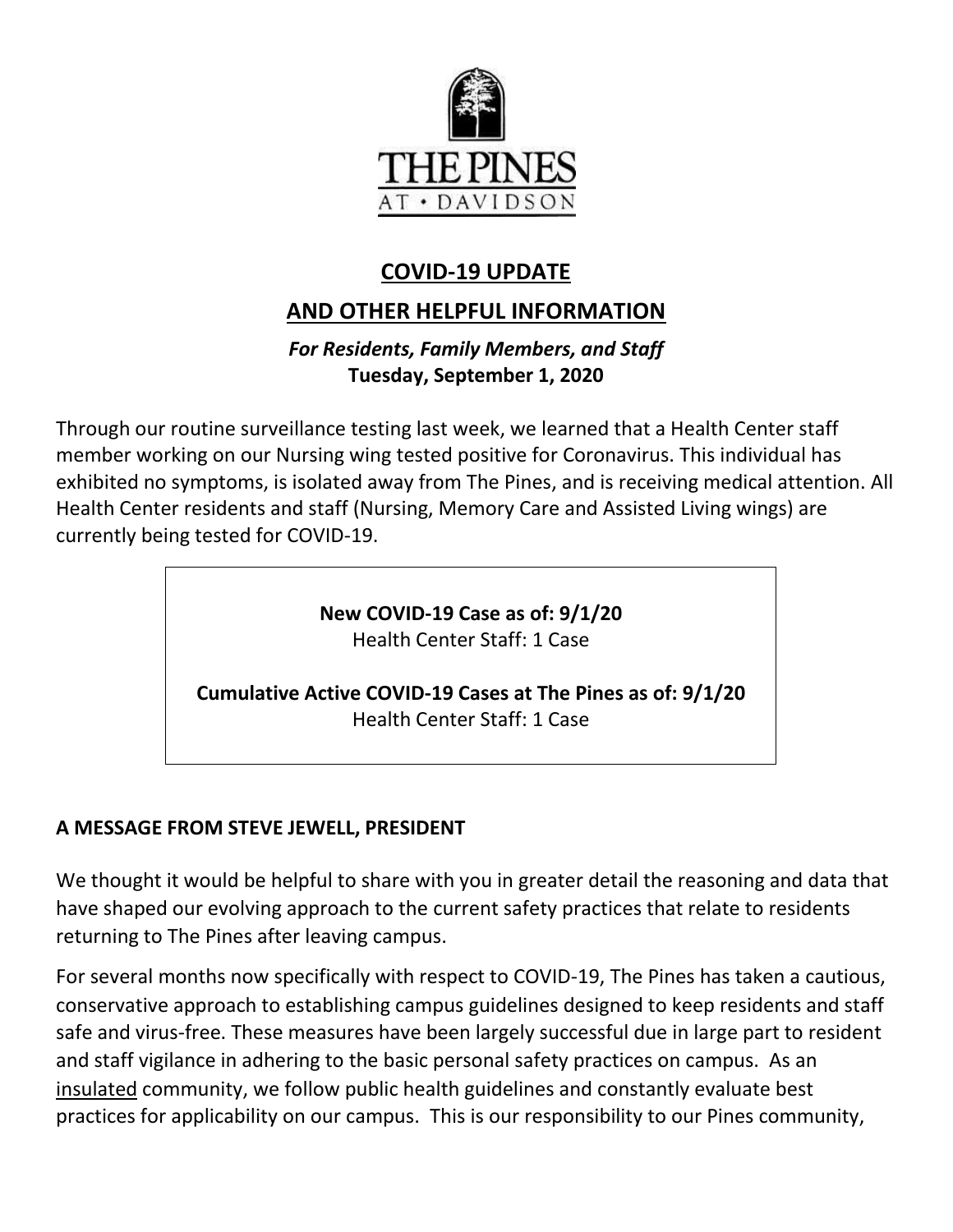and it remains our overarching mission as long as COVID-19 continues to present such highrisk factors.

This does not mean, however, that we should remain static in our approach to campus activities. Safety and health considerations must work in tandem with an active, engaging quality of life. The question before us is how to relax restrictions that separate residents who have left our campus and then return to The Pines?

We have been carefully examining what "loosening" restrictions might mean in practice - and how far we might move from the cautious, conservative approach of these past months to a less restrictive environment - while still guarding the safe haven we have established. Any less restrictive approach must still feel safe for all residents, the majority of whom have chosen to remain on campus and use supportive staff services to help them handle their off-campus needs.

Please keep in mind that the average age of our IL population is 84 (and therefore at *much*  higher risk), and over a recent 14-day period about 60% of this population remained on campus, while 40% have traveled off campus. Here are three approaches that have informed our policy. Each approach offers a different degree and length of activity restriction for residents who have traveled off campus and then returned.

- **Approach A** Residents are all grouped into one of two categories based upon their travel within a certain period of time (such as a recent 14-day period).
	- a. Group 1 includes those residents who have remained on campus; Group 2 includes those who have left campus.
	- b. Group 1 residents would be included in all campus activities. Group 2 residents would be prohibited from participating in many campus activities with Group 1, due to their potential off-campus exposure.
	- c. Approach A best describes the practice that The Pines has used since March, when very few activities were being offered.
- **Approach B** Residents are all grouped into one of two categories based upon their travel within a certain period of time (such as 14 days).
	- a. Group 1 includes those residents who have remained on campus.
	- b. Group 2 includes those who have left campus.
	- c. In Approach B, as compared to Approach A, residents in both Group 1 and Group 2 participate in activities such as waited table-service dining and fitness classes, but each resident would participate only with their respective group. For example, a swimming activity would be offered in the morning just for residents in Group 1 and in the afternoon just for residents in Group 2.
	- d. As shared in a recent UPDATE, The Pines is transitioning to Approach B. One variation to Approach B might include a Group 3, with more stringent restrictions on those residents who traveled away from The Pines overnight, with a greater risk of exposure to COVID-19.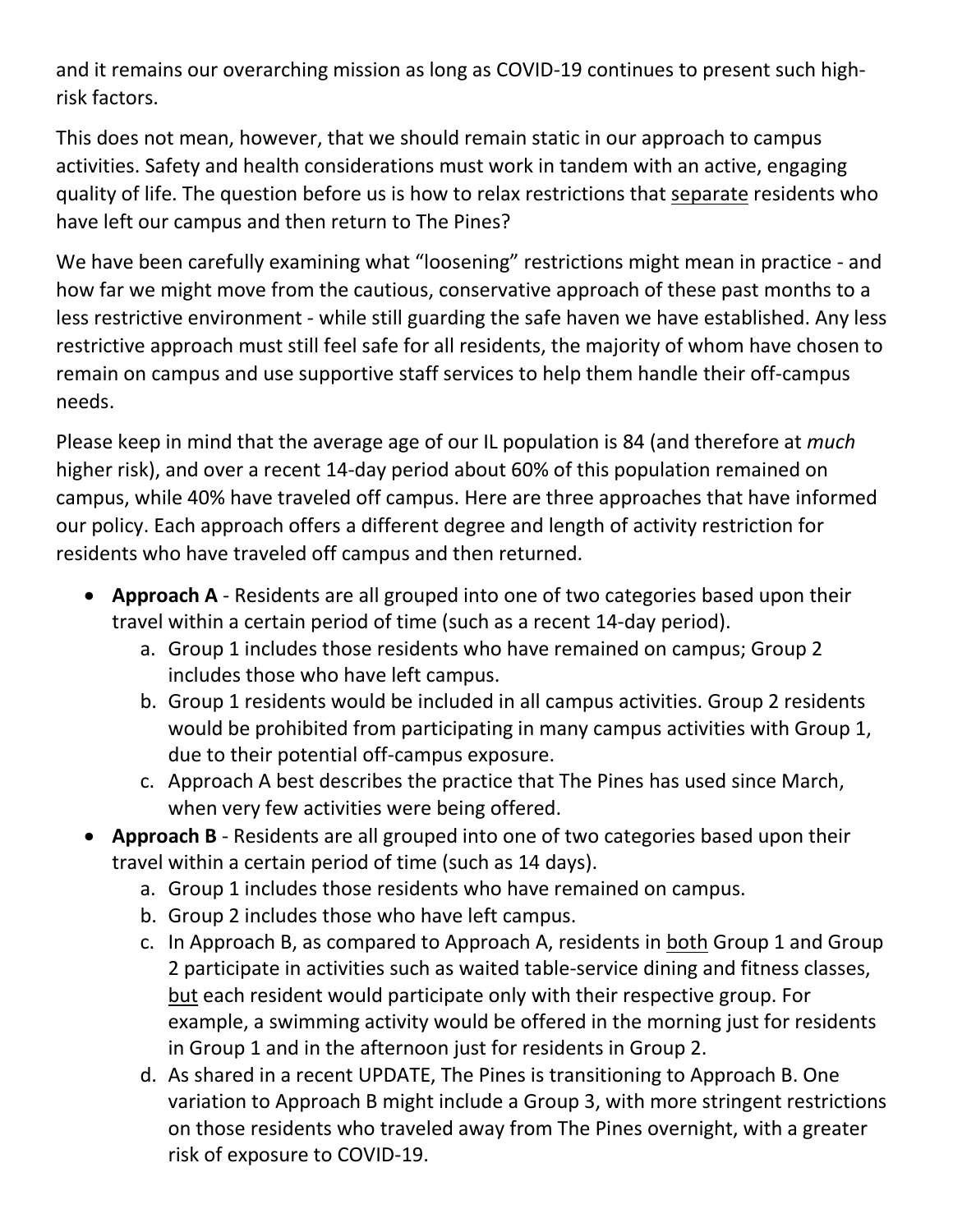- **Approach C** In this approach, residents leaving campus regardless of the timeframe will not be separated in group activities from those who have remained on campus (with the possible exception of overnight travel).
	- a. With Approach C residents are comingled in activities so that residents leaving campus may participate in the same activities as residents who have not left campus.
	- b. At the request of the Executive Committee of the Residents' Association, The Pines is exploring the possibility of a future transition to a variation of Approach C.
	- c. Prior to such a transition, if any, management plans to conduct a comprehensive resident survey to obtain feedback from all residents, in addition to working with the Healthcare Services Committee of the Residents' Association.

In considering a change in The Pines' approach, management (in consultation with other medical and public health professionals) reviewed certain data, including COVID-19 metrics for Mecklenburg County (trends in number of new cases, positivity rate, hospitalizations and number of deaths), the presence of COVID-19 cases in all levels of care at The Pines, and IL resident travel off-campus. With respect to the latter, during the 14 days ending August 17, 2020, 60% of The Pines' IL households did not leave campus. In addition, during the 49-day period from July 1, 2020 to August 17, 2020, 58% of IL households left campus two or less times (33% of IL households did not leave camps during this same period). Approach B becomes less feasible if the number of IL households leaving The Pines increases, although it is not currently clear just where Approach B ceases to be feasible.

One benefit of Approach B is that, while not a perfect quarantine method, it may reduce COVID-19 exposure risk for residents who seldom leave campus by giving them the opportunity to limit association, if they wish, with residents who do leave campus. At the same time, residents who do leave campus can enjoy most of services that The Pines has reopened since the onset of COVID-19.

While there are some limitations placed upon The Pines by the State of North Carolina with respect to operations in Independent Living, such as lower maximum occupancy limits in dining spaces, the limitations imposed by the State of North Carolina for nursing/assisted living facilities are more restrictive. For example, no communal dining, group activities or visitation (outdoors or indoors) is permitted for residents in nursing/assisted living facilities (except visitation is allowed in very limited circumstances such as end of life or if there is a special care need supported by a doctor's order).

While restrictions on visitation imposed on nursing/assisted living are frustrating for residents, family members and staff, and may lead to other issues (including depression), it is important to remember that the purpose of the regulations is to help prevent outbreaks that result in serious illness or deaths, such as the approximately 20 nursing home residents who passed away at Autumn Care in Cornelius in spring of 2020. We are working to find ways to minimize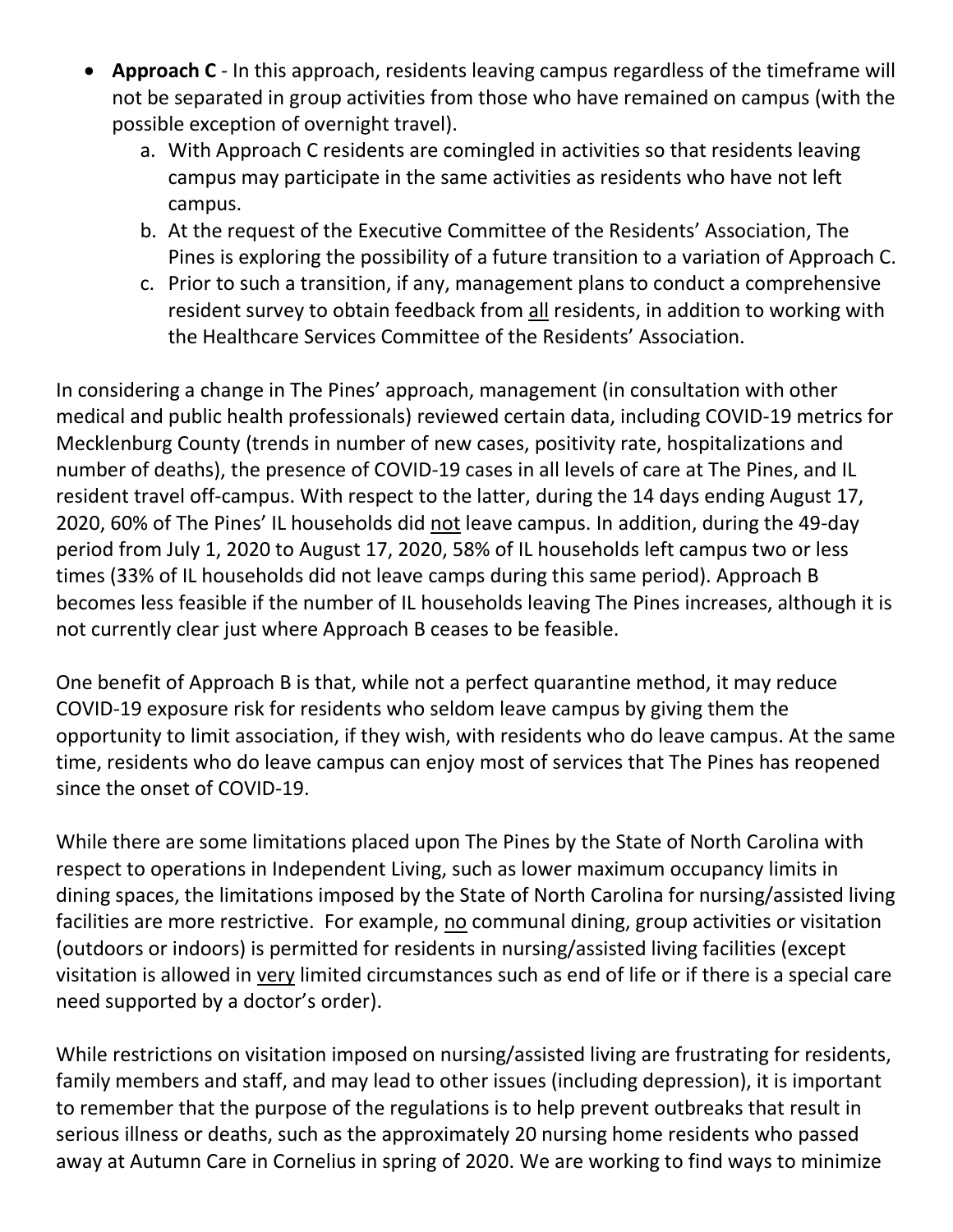the vexation residents and their families may feel related to these mandated restrictions, such as with creative use of FaceTime. We are quite pleased to report that the State of North Carolina is easing outdoor visitation restrictions for nursing/assisted living facilities, effective September 4, 2020, subject to certain limitations. For example, nursing/assisted living residents may participate in outdoor visitation, for reasons other than end of life or special care needs documented by a doctor's order, provided The Pines is not listed on the NC DHHS COVID website as having an ongoing outbreak.

The Pines will continue to modify its safety policies to reflect the current realities presented by COVID-19, state regulations, and guidance from medical experts. We deeply appreciate working in tandem with everyone in the community to find creative ways for life at The Pines to be fulfilling and fun, while also providing a safe environment for all in our community.

#### **ADDITIONAL INFORMATION**

#### **Reminder: Art Survey**

Thank you to the 90 residents whose responses we received to the Art Survey which was electronically distributed last week. This survey offers an opportunity for residents to provide The Pines' interior designers with feedback regarding proposed pieces of artwork.



We welcome your participation, which will help with the final selection of artwork to be displayed in the renovated and expanded areas on campus. *The deadline for responses is September 4th .*

#### **Construction Corner**

The most recent Rodgers Builders' report about our renovation and expansion project can be found here: [Rodgers.](https://www.mycommunity-center.com/filephotos/463/2020-08-28%20Weekly%20Update.pdf) Below are some highlights of the report:

- **New Nursing Wing**: Casework, flooring and door installation continue.
- **Villa 1:** Covered parking as well as casework and siding installation continue.
- **Villa 2:** Covered parking and painting continues; elevator and trim to be installed.
- **New Davidson Room**: Continued hanging of drywall.
- **Fitness Center:** Skylight installation continues; ductwork and brick washing.
- **Sitework:** Grading, formwork, sleeves and placing concrete for sidewalks and stairs near new Nursing Wing; grading and placing of curb near Villa 1.